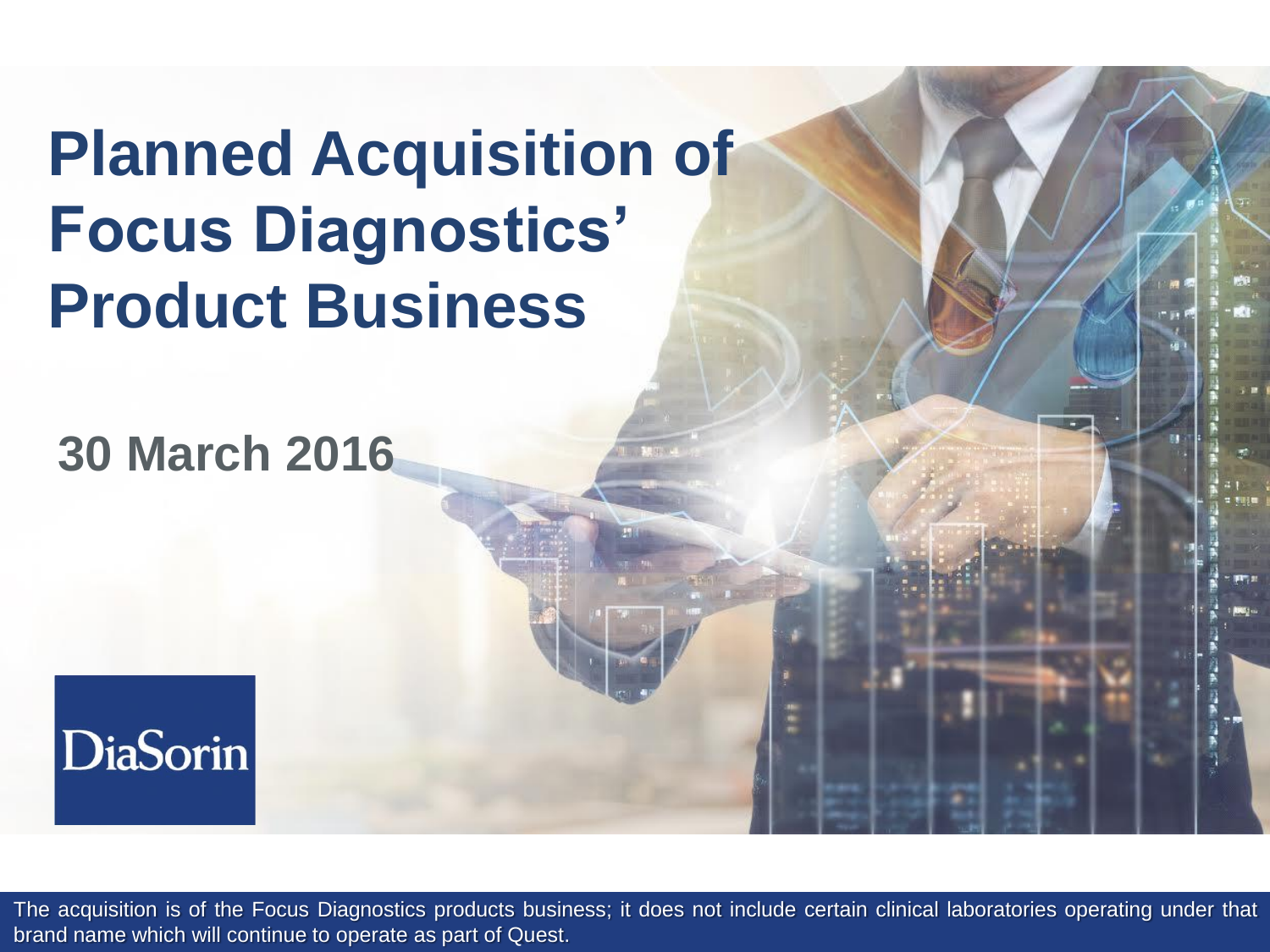## **Disclaimer**

**DiaSorin** 

These statements are related, among others, to the intent, belief or current expectations of the customer base, estimates regarding future growth in the different business lines and the global business, market share, financial results and other aspects of the activities and situation relating to the Company.

Such forward-looking statements are not guarantees of future performance and involve risks and uncertainties, and actual results may differ materially from those expressed in or implied by these forward-looking statements as a result of various factors, many of which are beyond the ability of DiaSorin S.p.A. to control or estimate precisely.

The Company does not undertake to update or otherwise revise any forecasts or objectives presented herein, except in compliance with the disclosure obligations applicable to companies whose shares are listed on a stock exchange.

Luigi De Angelis, the Officer Responsible for the preparation of corporate financial reports of DiaSorin S.p.A., in accordance with the second subsection of art. 154-bis, part IV, title III, second paragraph, section V-bis, of Legislative Decree February 24, 1998, no. 58, declares that, to the best of his knowledge, the financial information included in the present document corresponds to book of accounts and book-keeping entries.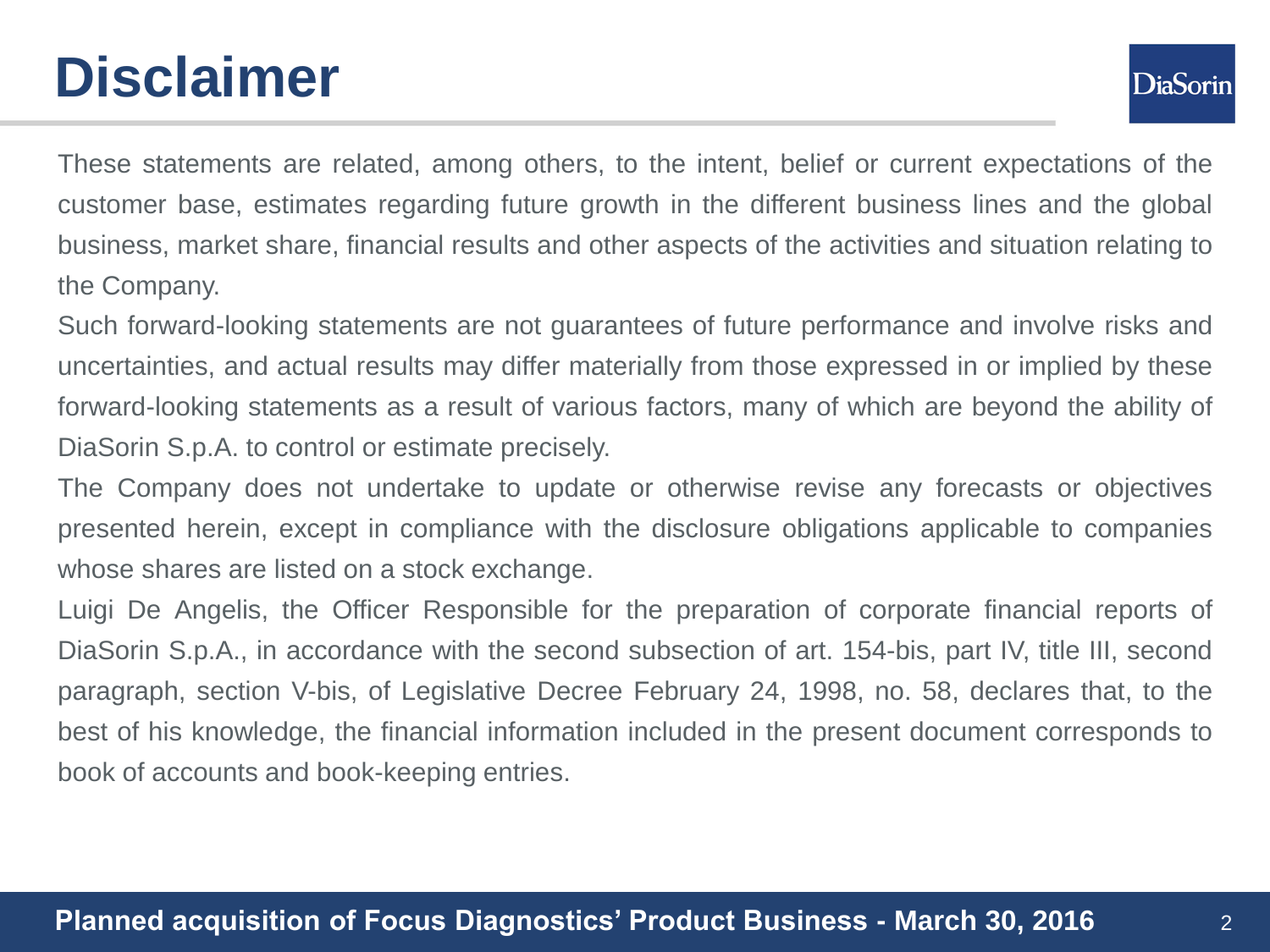# Focus: business description

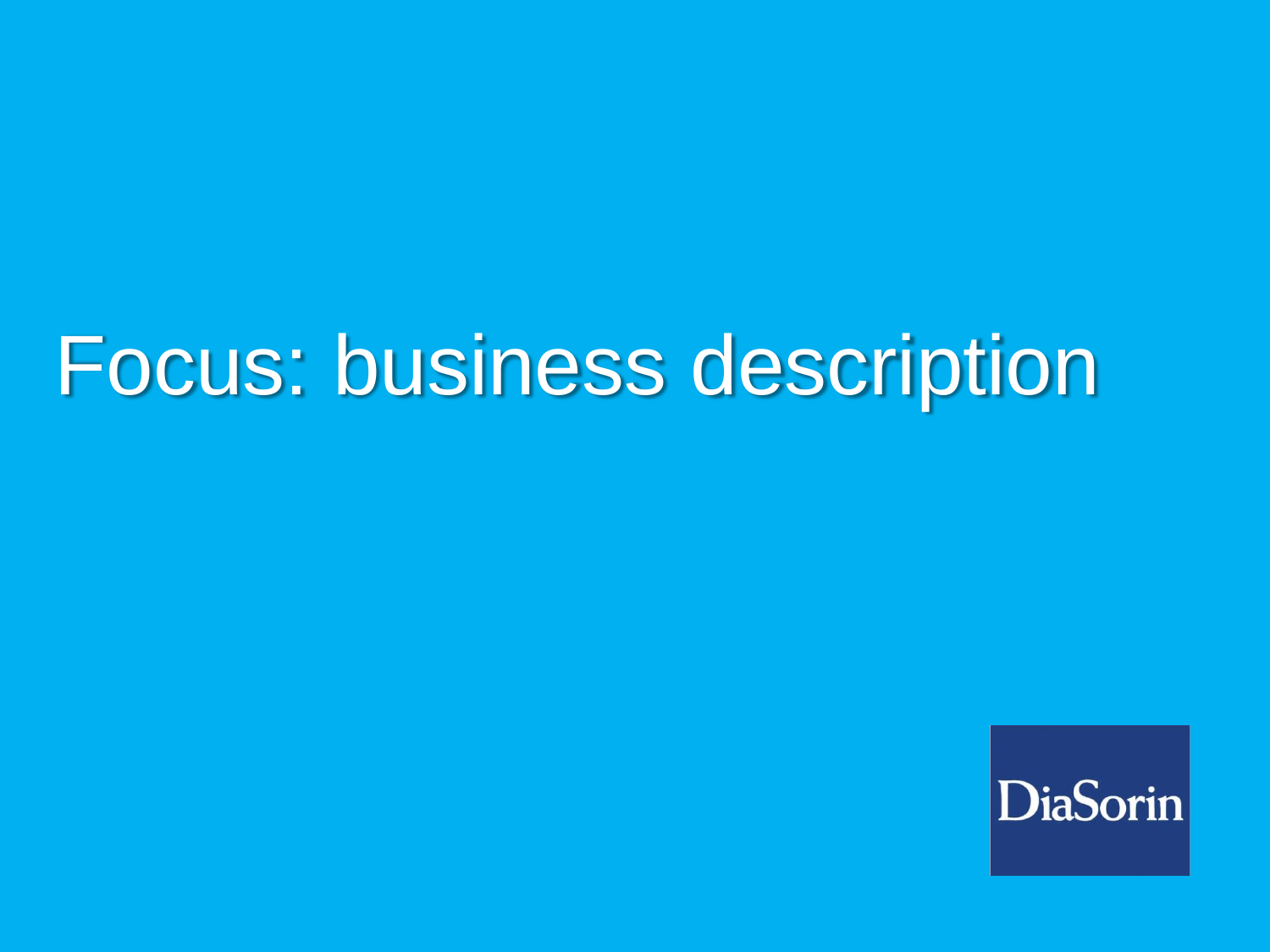### **Planned acquisition of Focus Diagnostics' Product Business - March 30, 2016**

## **Focus' Product Business at a glance**

### **Who is Focus Diagnostics**

- Focus Diagnostics manufactures and distributes best-in-class:
	- molecular products
	- classic (serology) tests
	- diagnostic solutions

for emerging infectious diseases for hospitals and commercial labs worldwide

- Founded in 1978 and acquired by Quest Diagnostics in 2006
- Headquartered in Cypress, CA with approximately 180 employees

- **~ 80%** of revenues in the US
- **~ 20%** of international revenues, out of the US





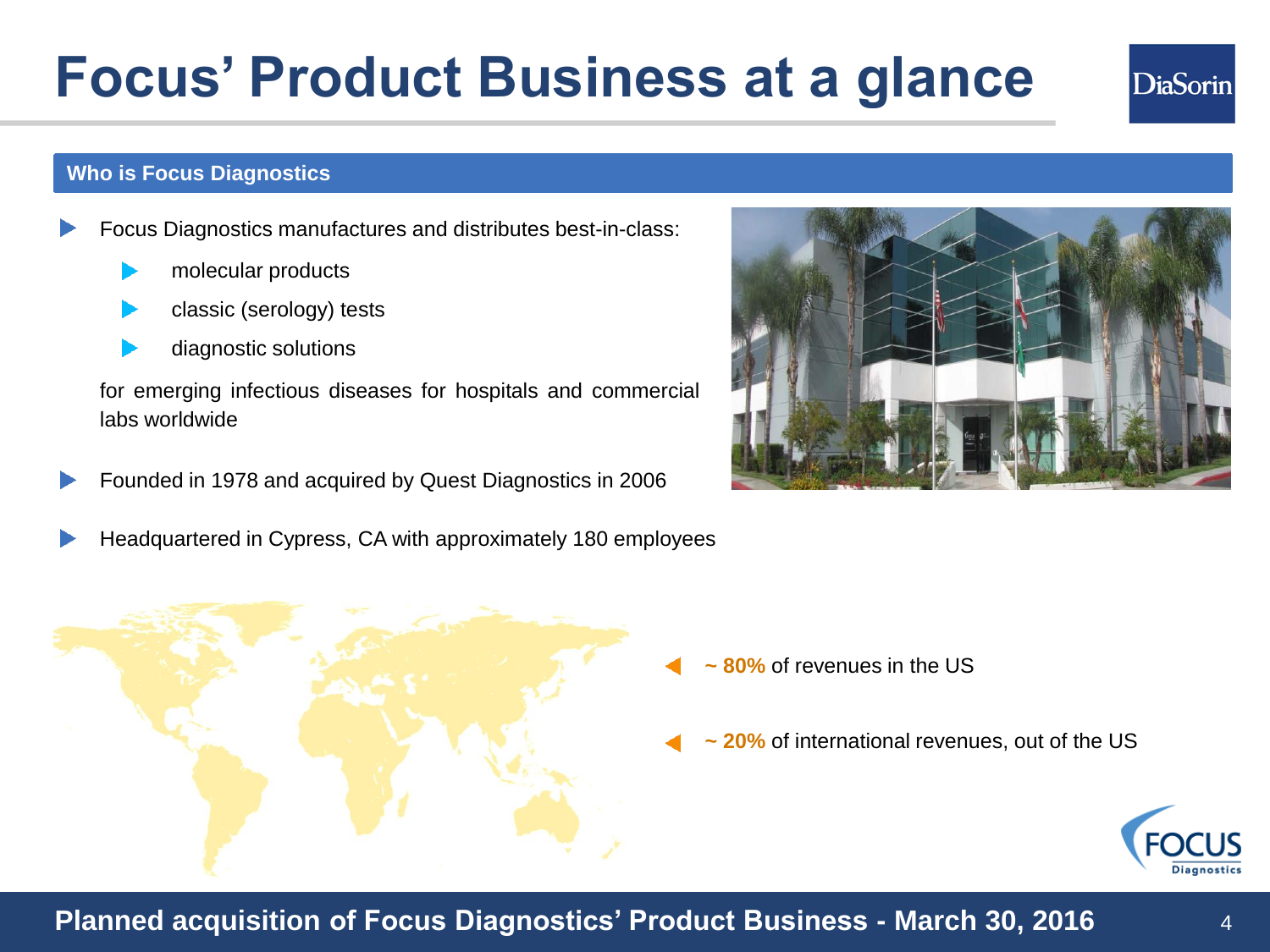## **Focus' Product Business at a glance**

## **DiaSorin**

### **What Focus Diagnostics offers**

| <b>Molecular</b><br><b>Diagnostics</b> |                                                                                |
|----------------------------------------|--------------------------------------------------------------------------------|
| simplexa.™                             | Real-time PCR assays for quantitative, qualitative and multi-analyte detection |
| <b>ASRs</b>                            | Analyte Specific Reagents (ASR)                                                |
| Immunoassay<br><b>ELISA + IFA</b>      |                                                                                |
| <b>HerpeSelect®</b>                    |                                                                                |
|                                        | Type specific classic tests aid in presumptive diagnosis of HSV-1 and HSV-2    |



### **Title of presentation Planned acquisition of Focus Diagnostics' Product Business - March 30, 2016** 5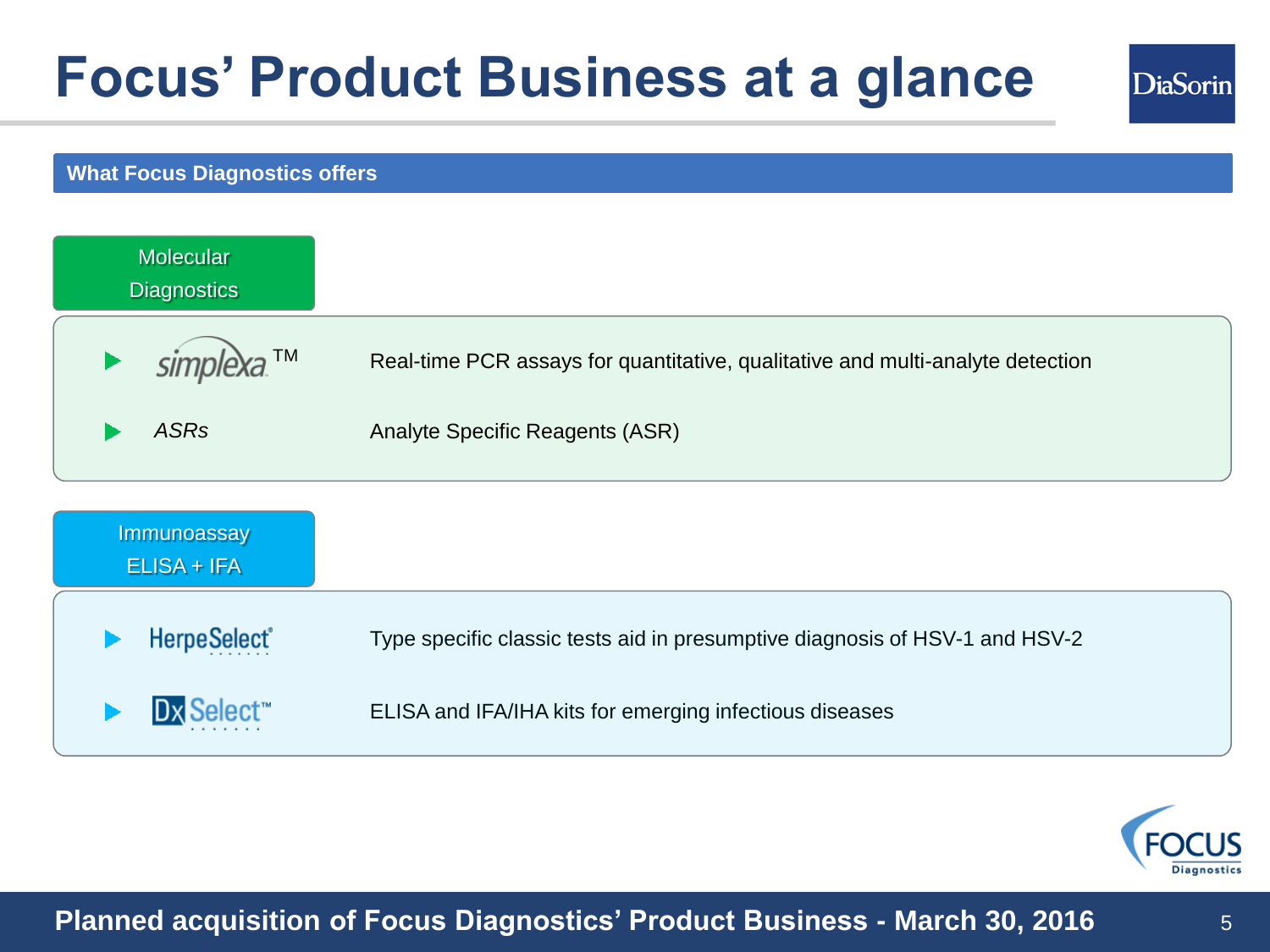## **Focus Molecular Diagnostic solutions**

### **Integrated Cycler:** *SIMPLEXA*



Technology originally developed by 3M, PCR-based, enabling easy handling of molecular diagnostic testing in the labs

- The Integrated Cycler is:
	- a versatile, practical laboratory instrument
	- scalable, flexible, small and fast
	- easily integrated into a lab's daily operations



**DiaSorin** 

### **Title of presentation Planned acquisition of Focus Diagnostics' Product Business - March 30, 2016** 6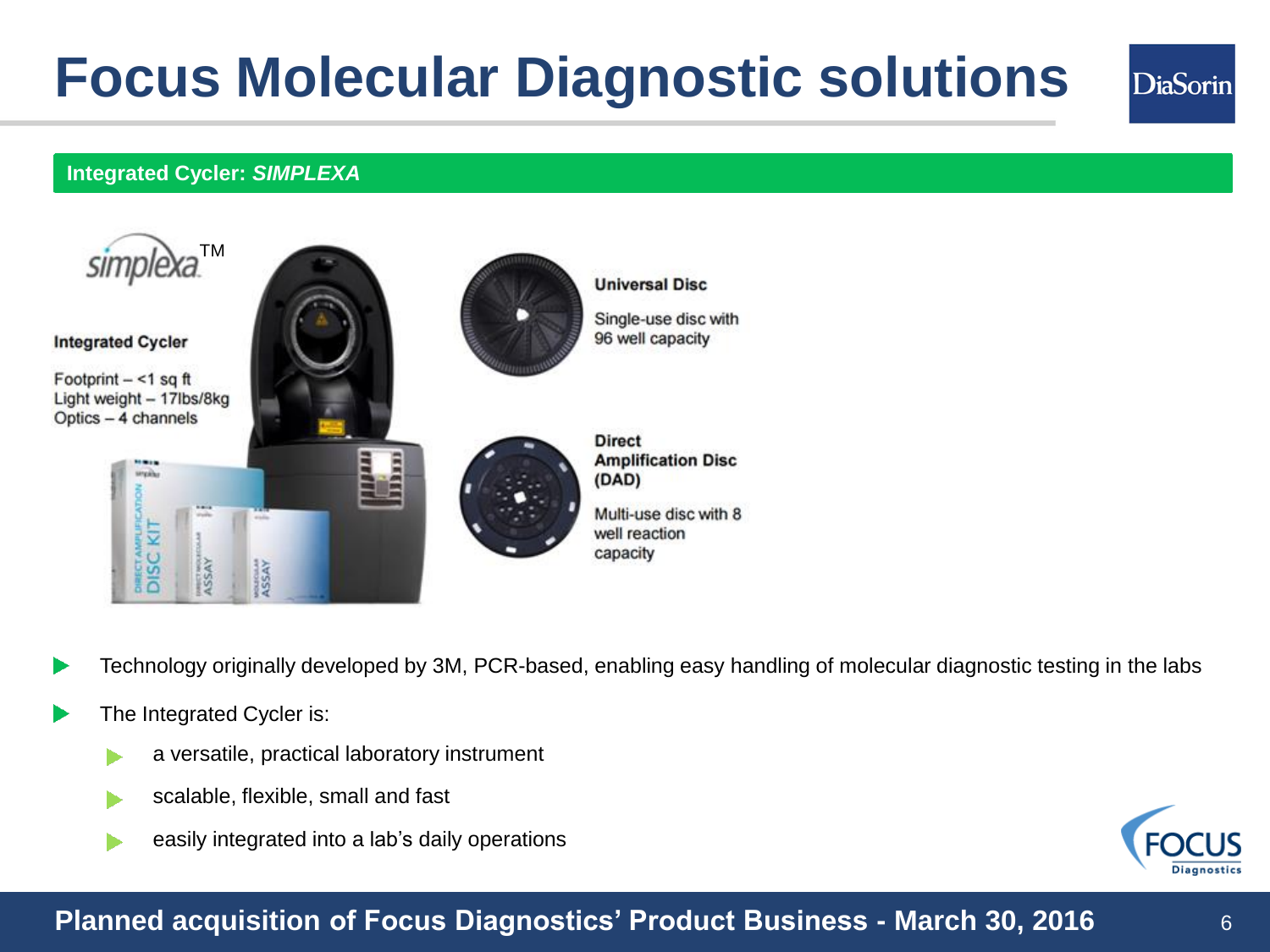## **Functioning of the Integrated Cycler**



### **Ease of use**



 $\leftarrow$ 

**Load**

**2**

**Run**

**3** 



1. Scan Assay Barcode 2. Scan Reagent Lot 3. Scan DAD ID 4. Scan Patient ID











1. Lift foil from wells 2. Pipette REACTION Mix into «R» well



3. Pipette specimen into «SAMPLE» well



4. Re-seal wells with foil. Tear off perforated edge

Place Direct Amplification Disc in the instrument and close lid. Click «Save» and then click «Run»



**Title of presentation Planned acquisition of Focus Diagnostics' Product Business - March 30, 2016** 7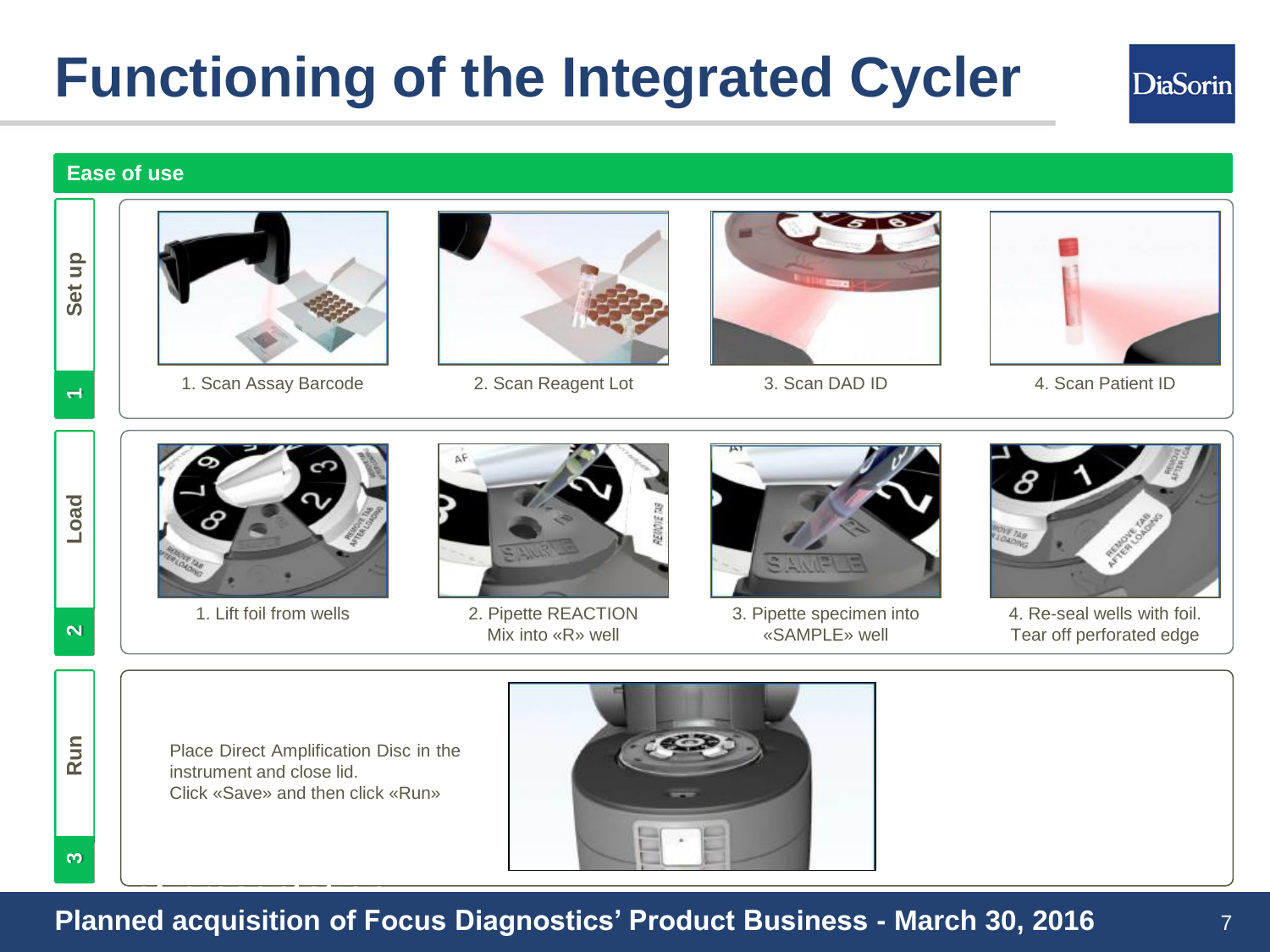## **Molecular Diagnostic tests portfolio**

**DiaSorin** 



**Planned acquisition of Focus Diagnostics' Product Business - March 30, 2016** 8

US Catalog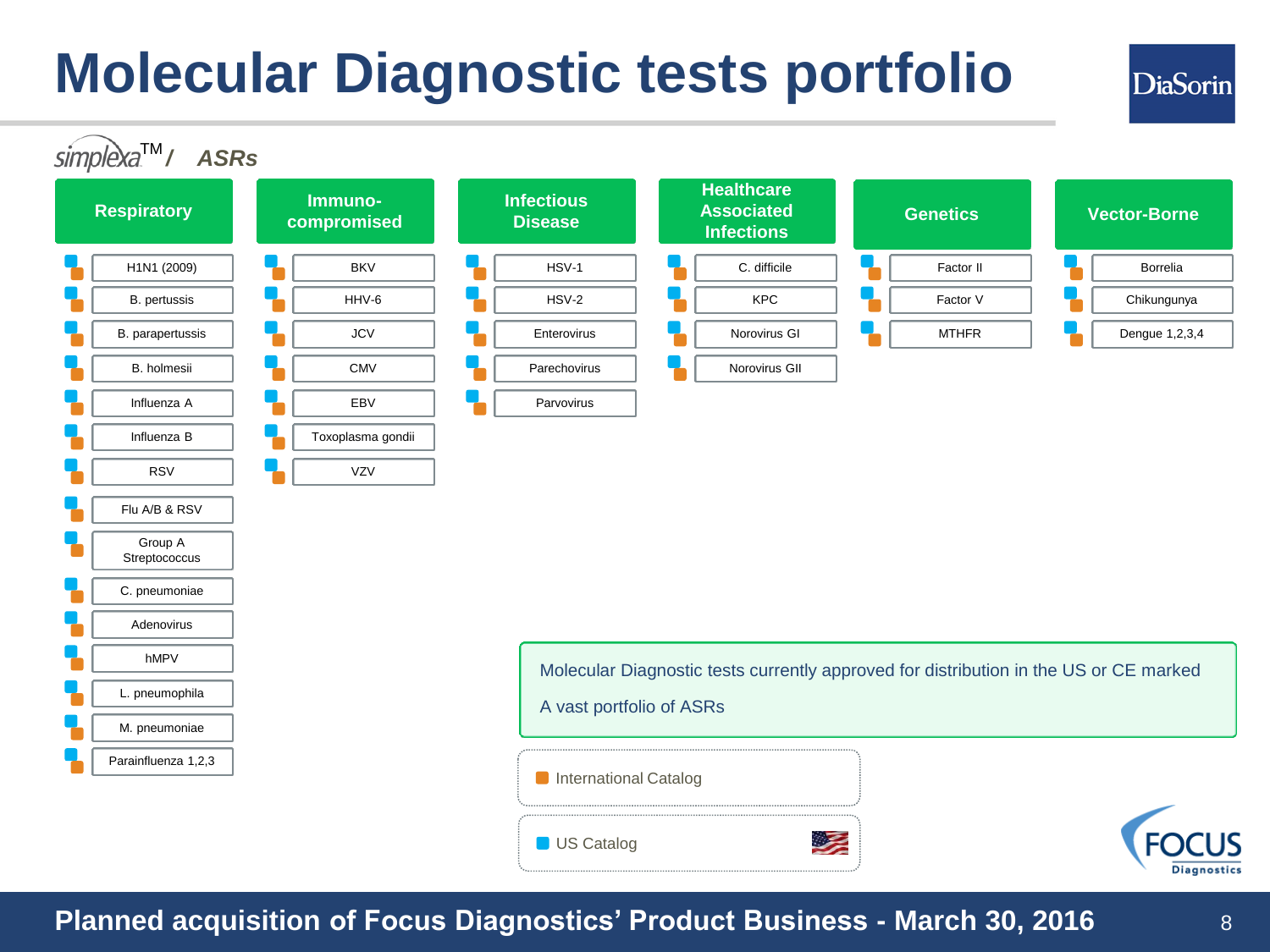## **Immunoassay ELISA tests portfolio**





**DiaSorin**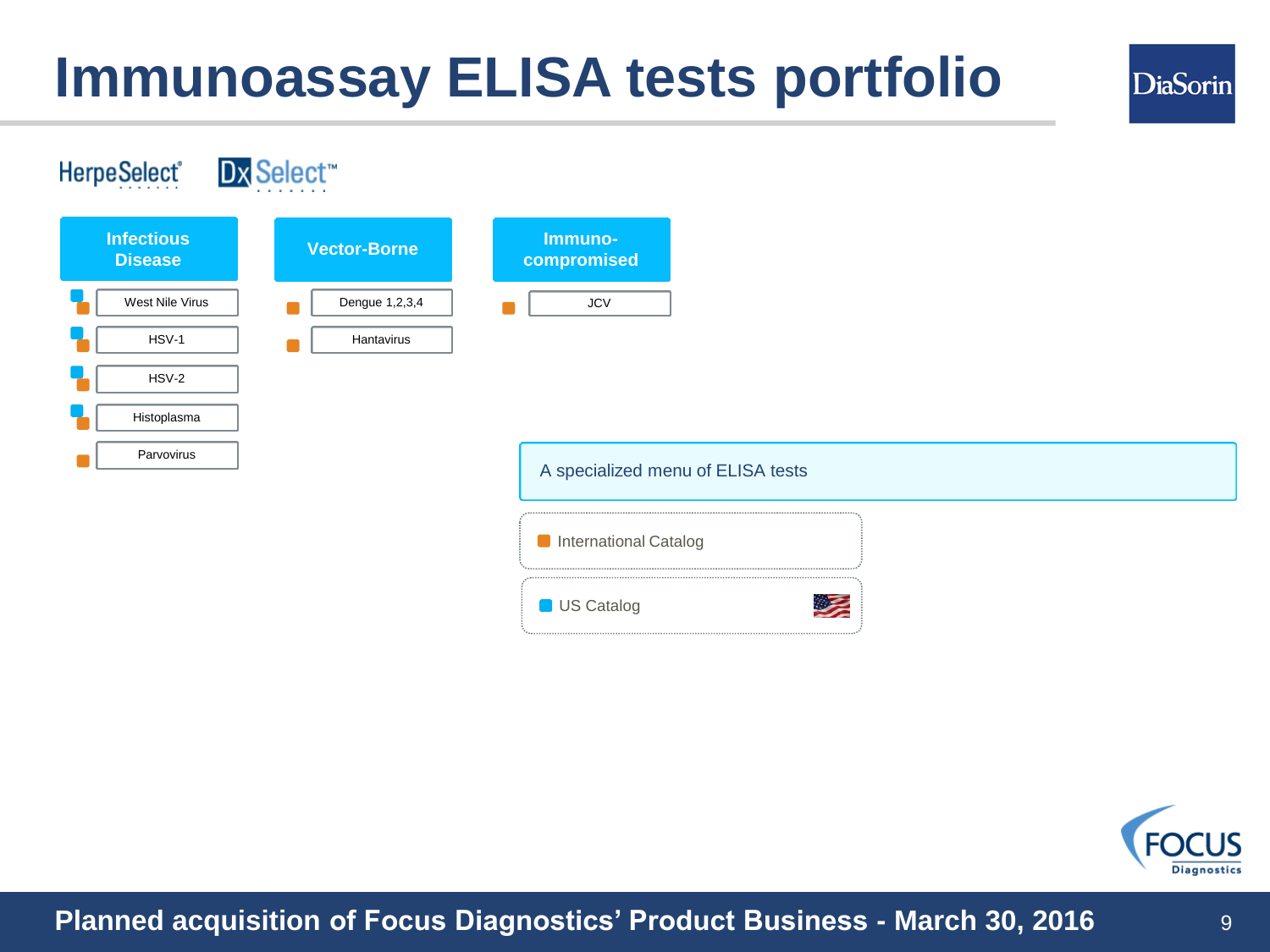# Rationale and financing of the planned acquisition

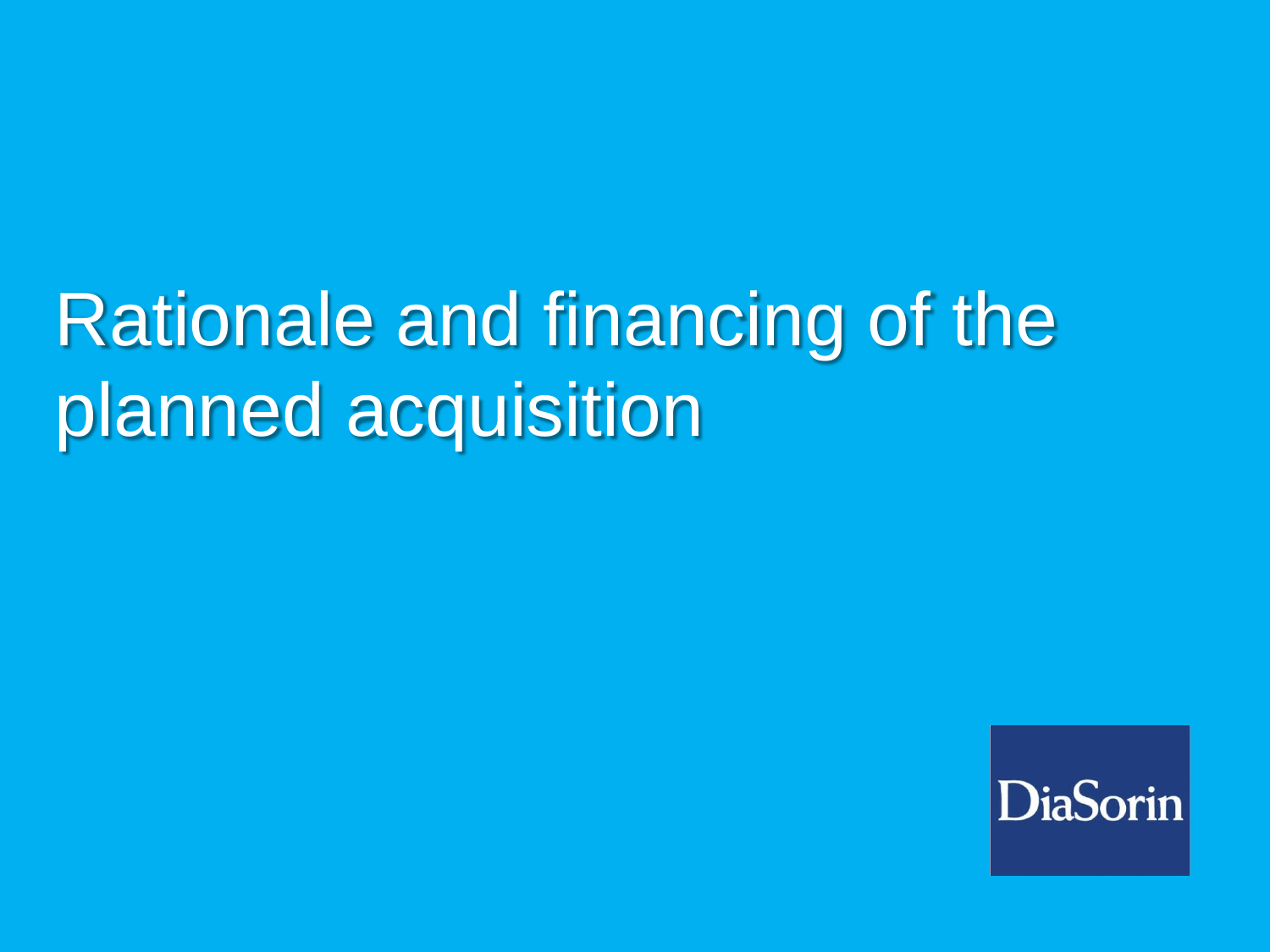## **The rationale of the planned acquisition**

### DiaSorin

### **A perfect fit with the business expectations**

### MOLECULAR DIAGNOSTICS: Infectious disease menu expansion

It will allow DiaSorin to compete in the Molecular Diagnostics segment with a set of specialty products, a market which is experiencing rapid growth in the United States and in Europe

### ELISA IMMUNOASSAY: Broadening menu on specialties

Focus products also include a competitive catalogue of specialty ELISA assays that can be added to the DiaSorin product line and effectively distributed on DiaSorin's ELISA instrumentation in all countries where these products have a large potential *(e.g. Asia and South America)*

### US: DiaSorin market presence strengthened

It is an acquisition in the US market in line with DiaSorin strategy to strengthen its presence in this market in the years to come, with the aim of making the US 50% of the total Company turnover in the near future.

Cypress, the current headquarter of Focus, will become the global headquarter for the DiaSorin's Molecular Diagnostic business.

### US MARKET SHARE: Access to >200 hospitals

This acquisition brings along access to a qualified customer base in the US made up by approx. 200 large hospitals. Leveraging on the Focus relationship with these customers, DiaSorin wants to increase its penetration in this segment with its current LIAISON products

### **Planned acquisition of Focus Diagnostics' Product Business - March 30, 2016** 11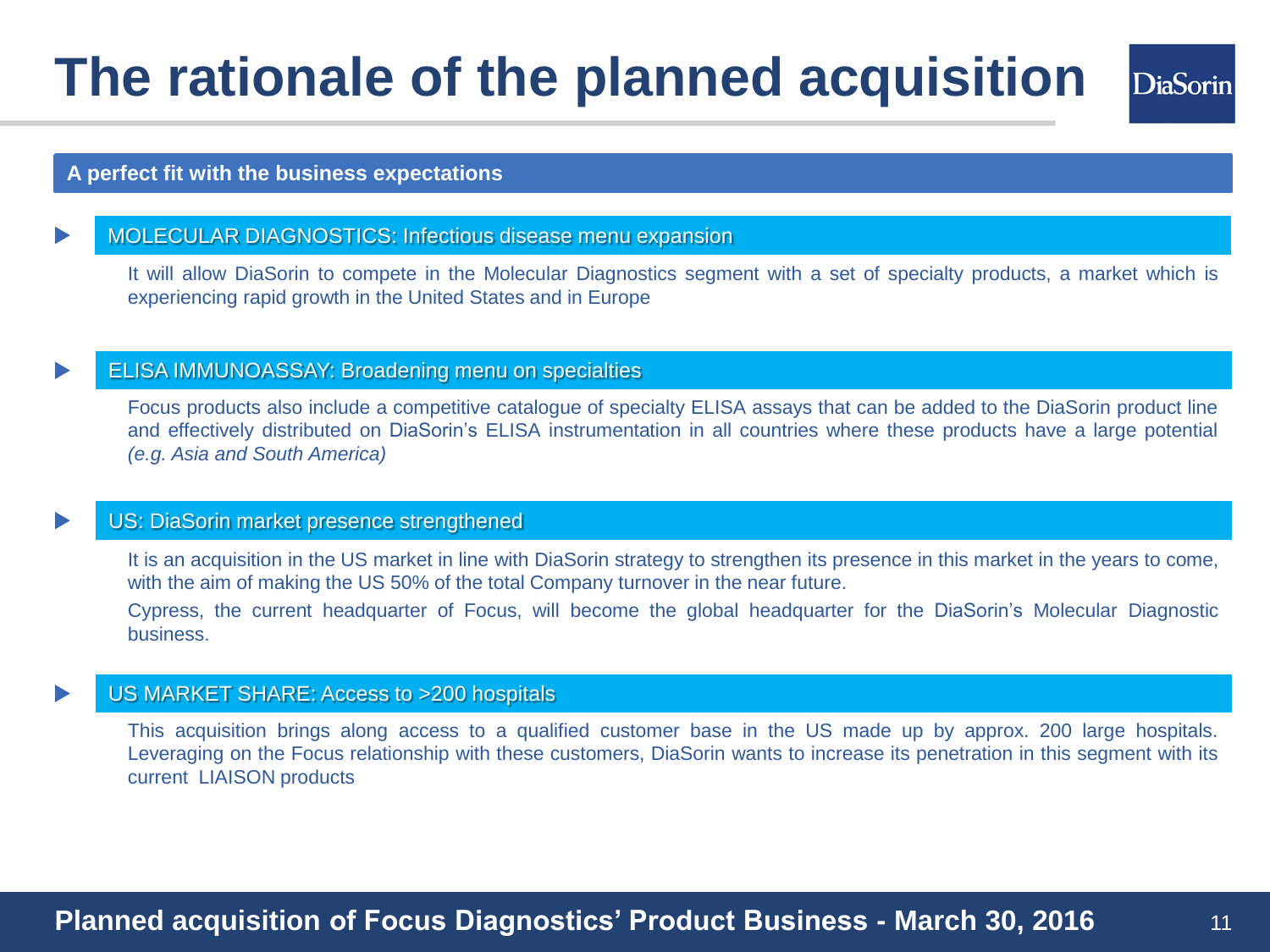## **Sales expansion of Focus products**

**DiaSorin** 

**Sales expansion of the Focus Diagnostics products leveraging the current DiaSorin global presence**

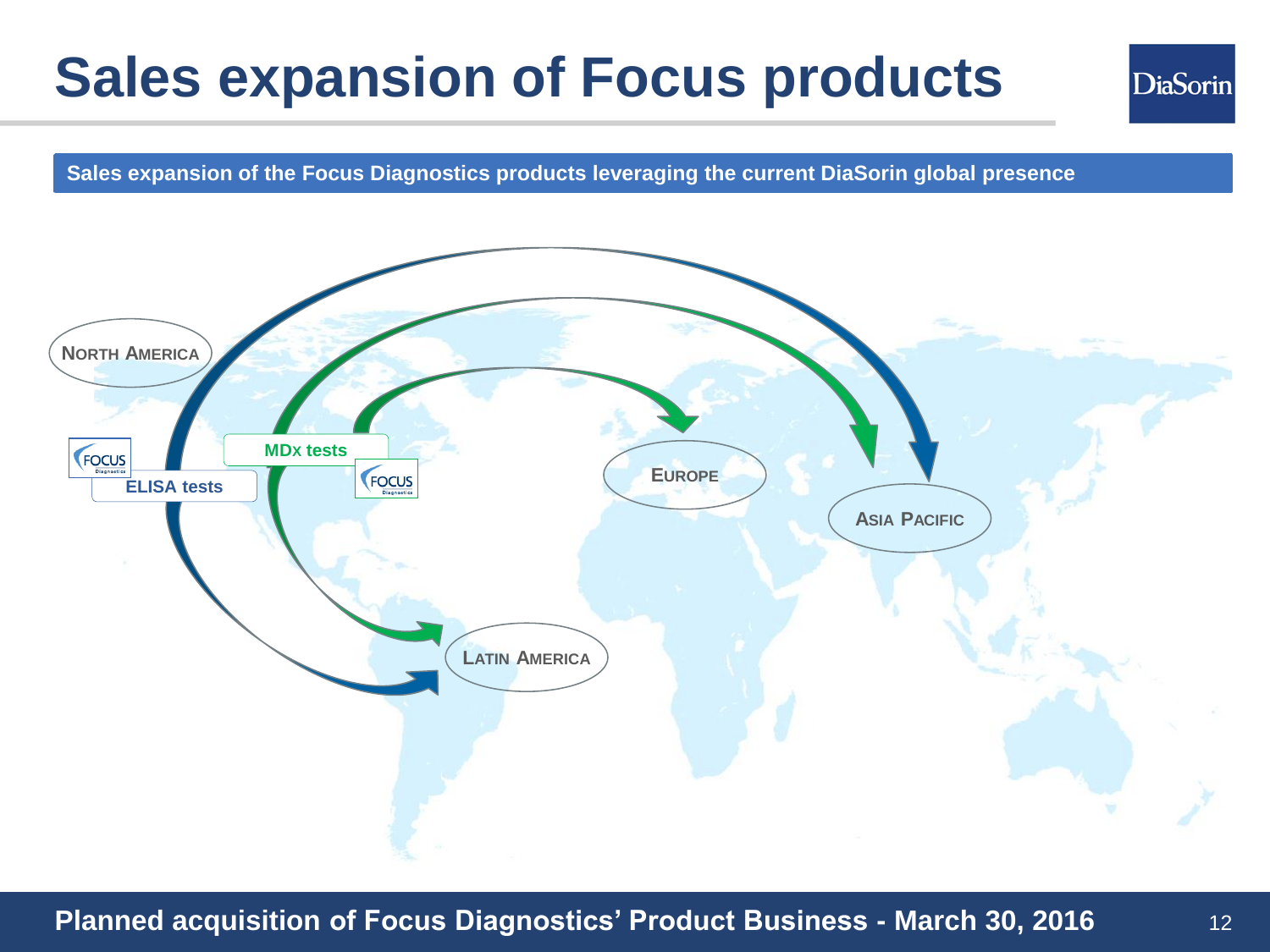## **New DiaSorin positioning in the US market**



**Planned acquisition of Focus Diagnostics' Product Business - March 30, 2016** 13

**DiaSorin**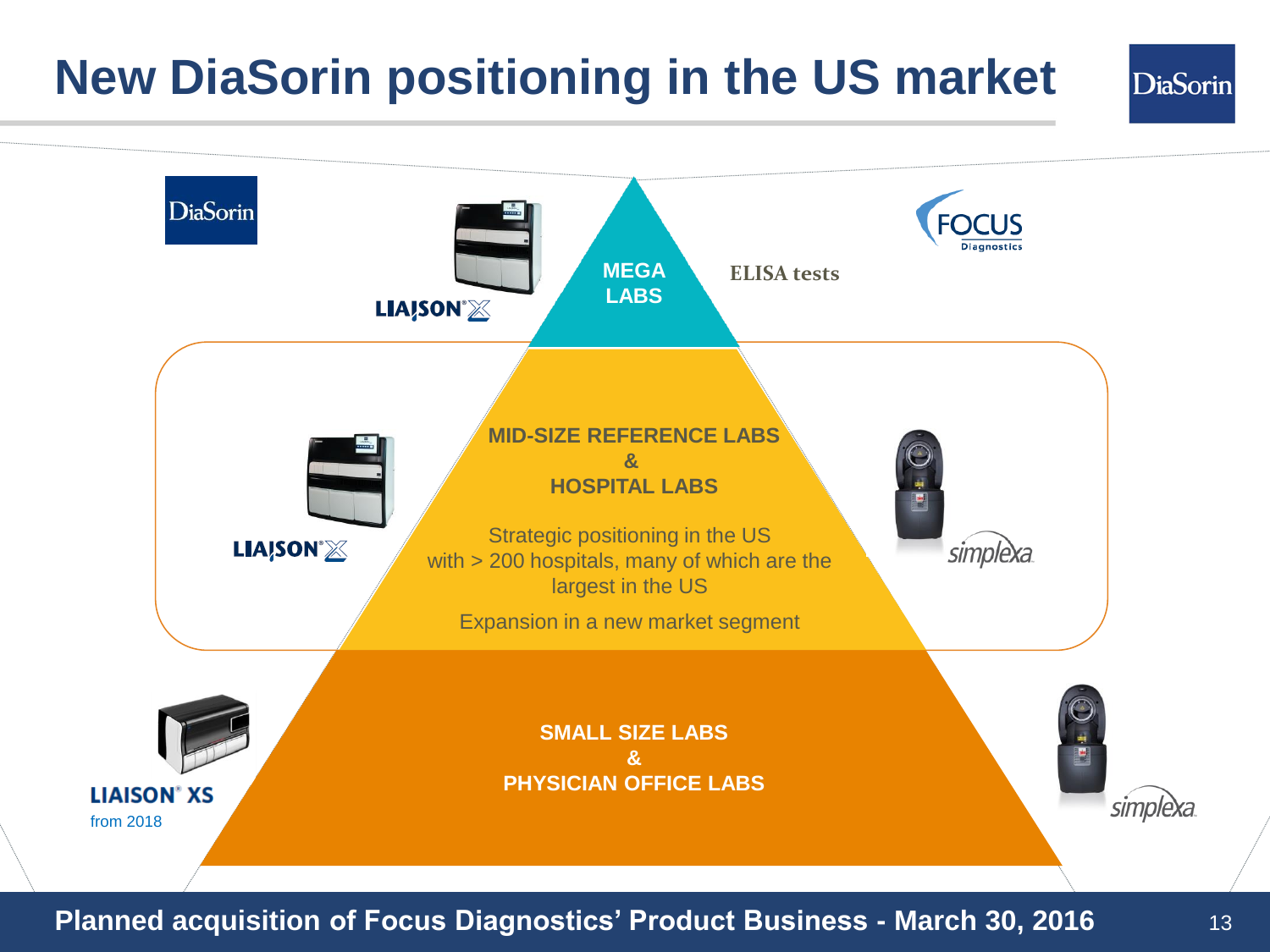## **Financing of the planned acquisition**

### **Financing**

### Price of the transaction

The price for the transaction is \$ 300 million on a debt free cash free basis, with an agreed normalized level of trade receivables and payables

#### **Funding**

The cash transaction will be funded through available cash and a line of credit available to the company

### Scope of the acquisition

All the employees of the Company (approx. 180), together with the tangible and intangible assets of Focus used by the Company in developing, manufacturing and distributing its molecular diagnostic products and its traditional immunoassay ELISA products, including among other the relevant IP, contracts and customer list

#### Accretion to DiaSorin EPS

The transaction is expected to be immediately accretive to DiaSorin's ongoing earnings per share upon close

### **Planned acquisition of Focus Diagnostics Inc. - March 30, 2016** 1997 14

**DiaSorin**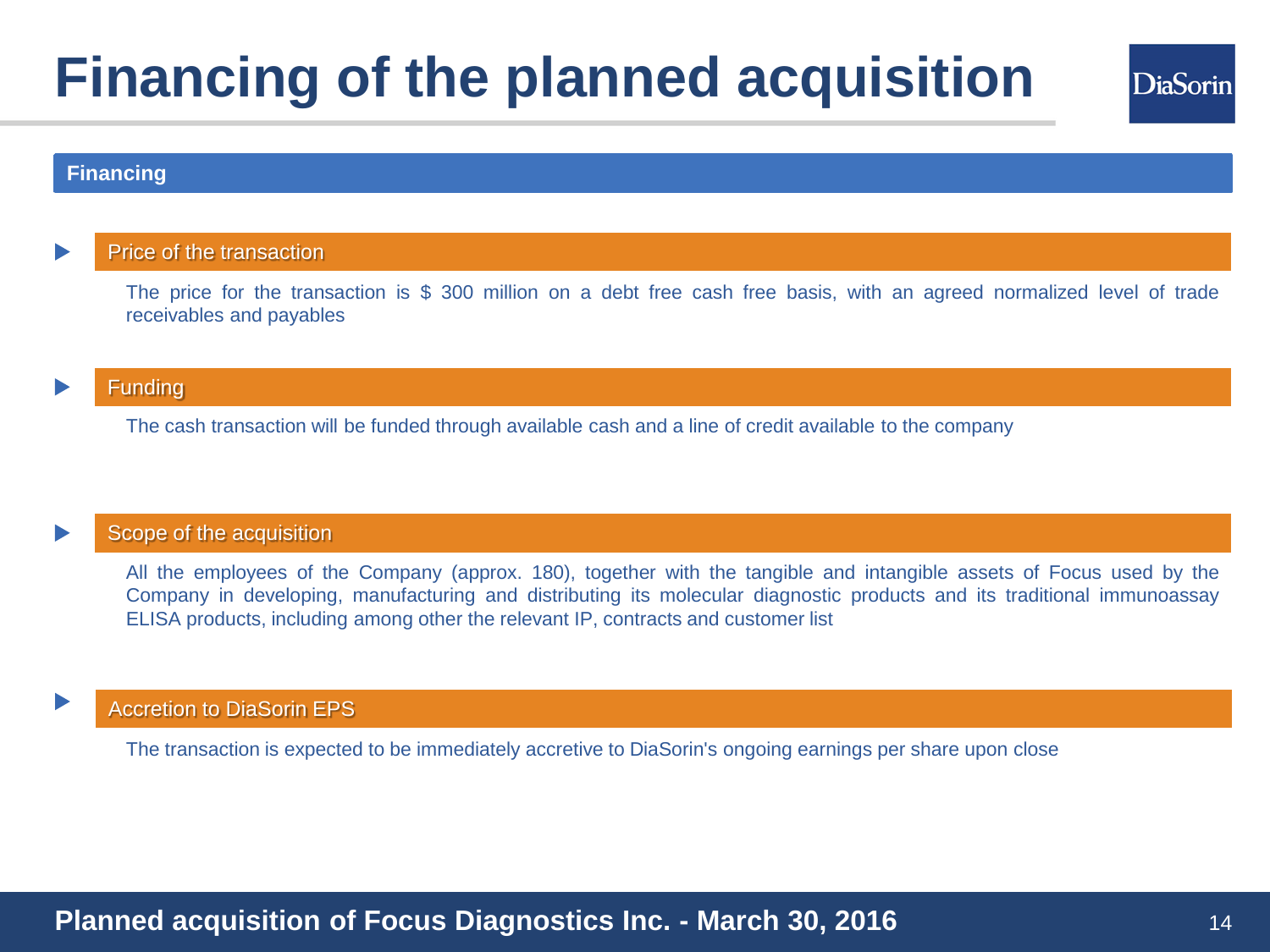# Focus: Financials

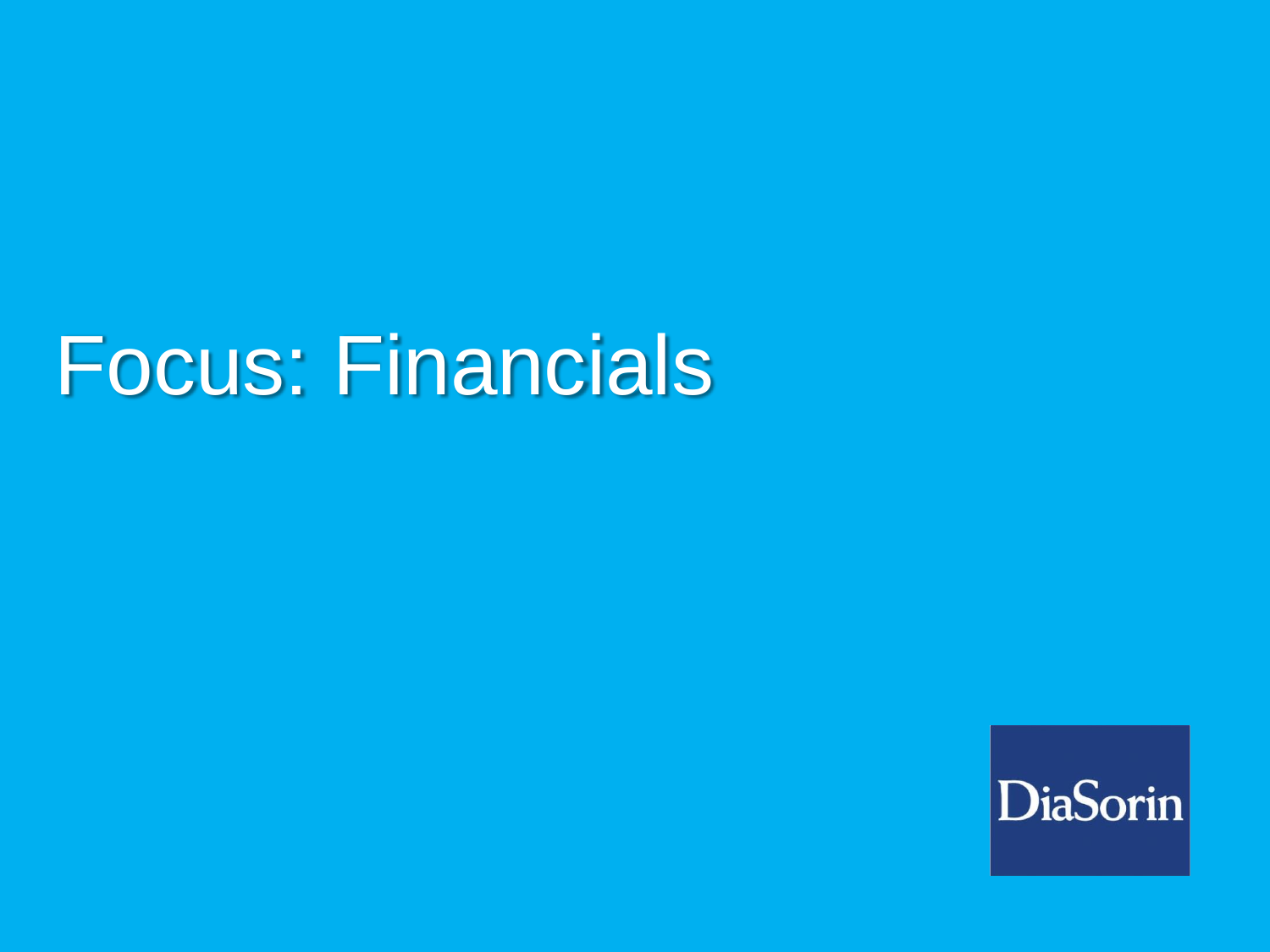## **Focus Products' Financials 2015\***

**2015A Financials\***



\* financial data is unaudited